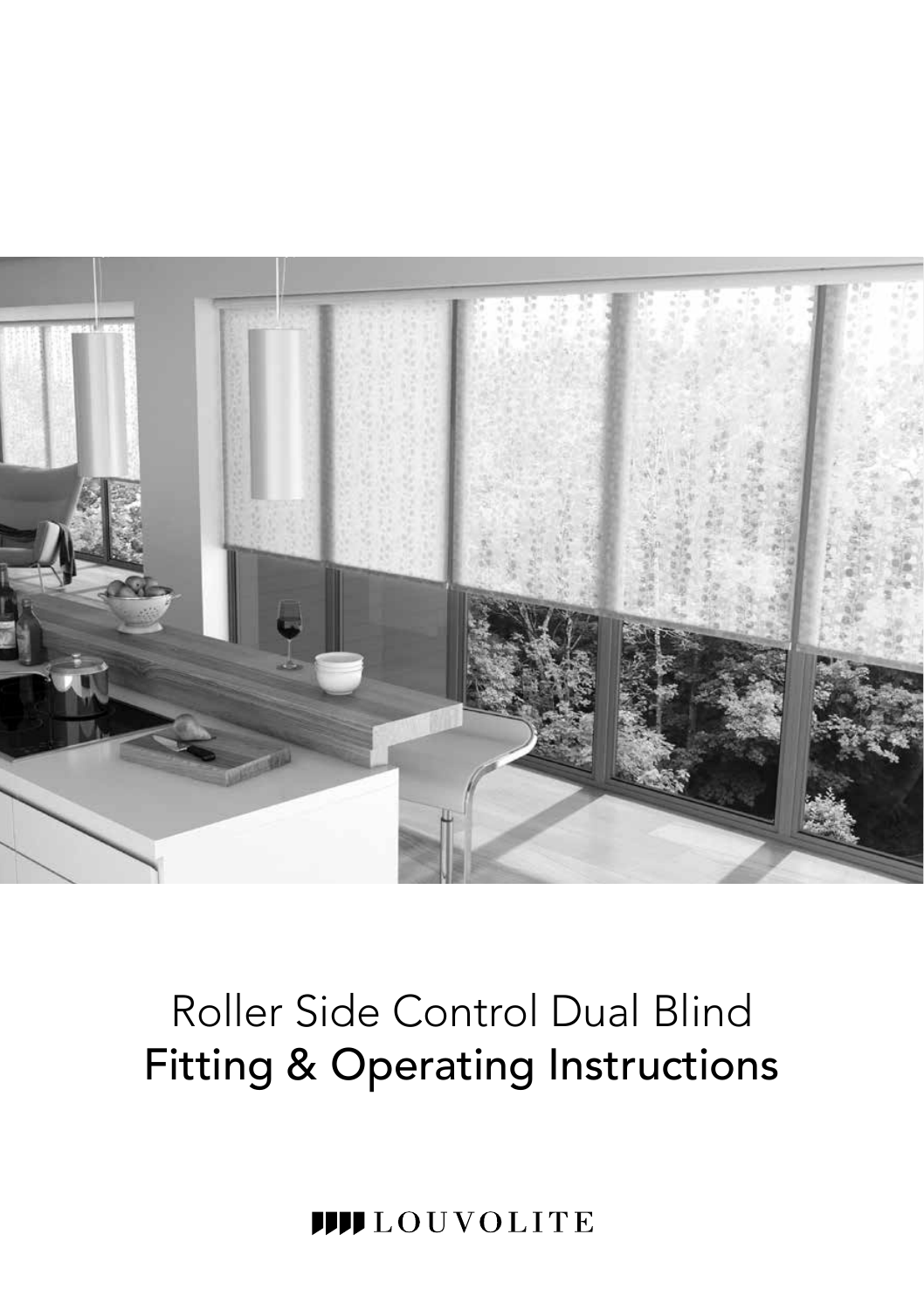Carefully unwrap the roller blind and its associated brackets.

#### FITTING THE BRACKETS

To work out the distance required between each bracket you will need to first measure the fabric width, e.g 1500mm.

Add to this an allowance for the control and idle end of 35mm, e.g = 1535mm.

1535mm would be the measurement from the outside of one bracket to the outside of the other bracket.



Use this figure to position the outside of your brackets accordingly whether inside of the recess or outside of the recess.

Mark the hole positions before drilling and plugging if necessary. Use two screws in each bracket ensuring that the brackets are level. Remember to allow room for the blind to clear any obstacles when deployed, e.g. door or window handles.



Inside the recess Outside the recess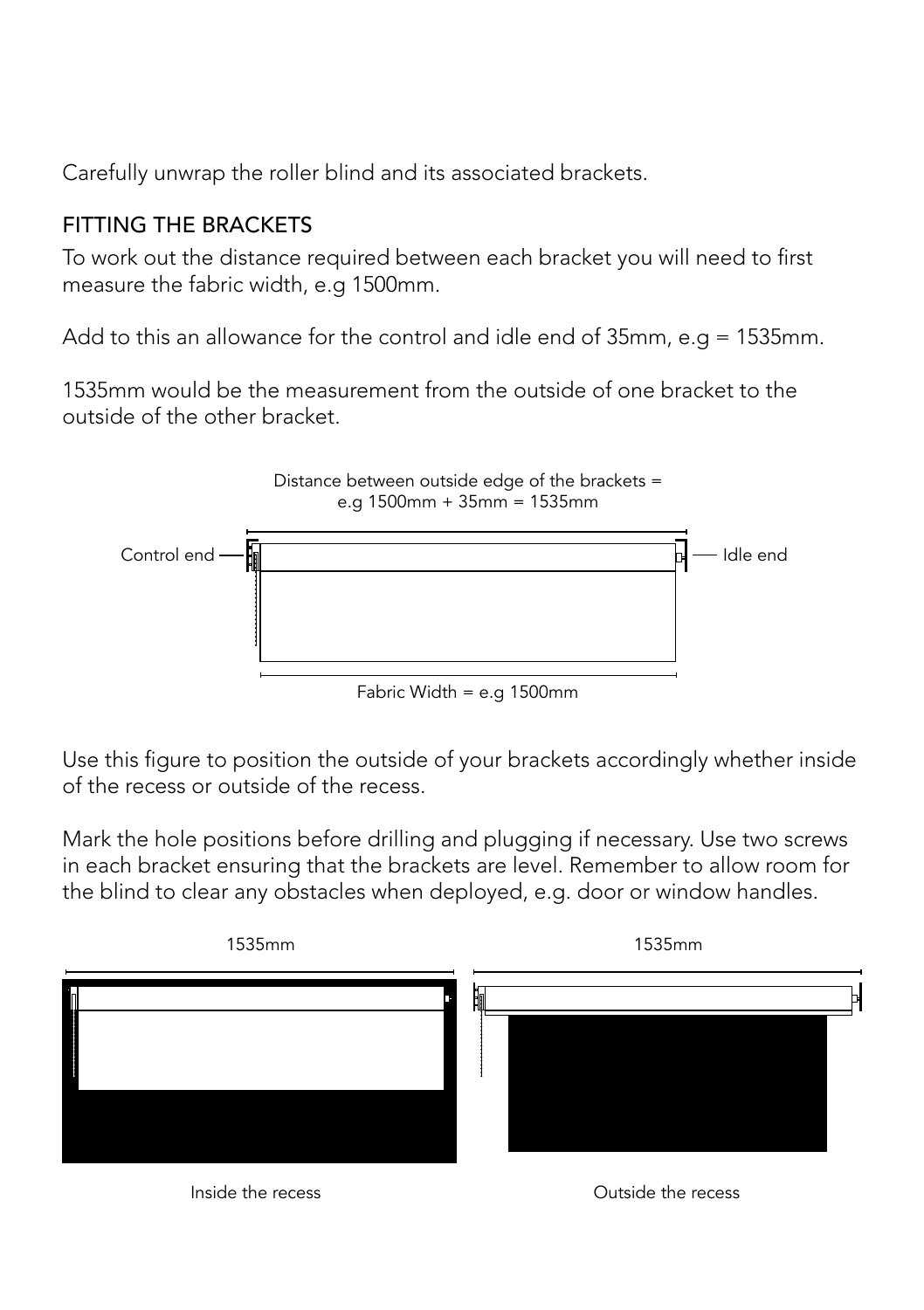### Fixing the guide wire bracket (R8166/88) to the roller blind bracket

These brackets are universal for left hand or right hand, face fix or top fix - to suit the roller blind brackets and they should be fitted with the screws supplied.

Universal Guide Wire Bracket



#### Face fixing

The guide wire bracket is fixed onto the face and will locate and fix into the base hole of the roller blind bracket - not the slot - on both sides with the supplied fixing screws.

#### Top Fixing

The guide wire bracket is fixed to the back face of the roller blind bracket. This will then locate and fix into the back hole of the roller blind bracket (not the slot) on both sides with the appropriate fixing screw.

Face Fix - Right Hand Bracket Top Fix - Right Hand Bracket



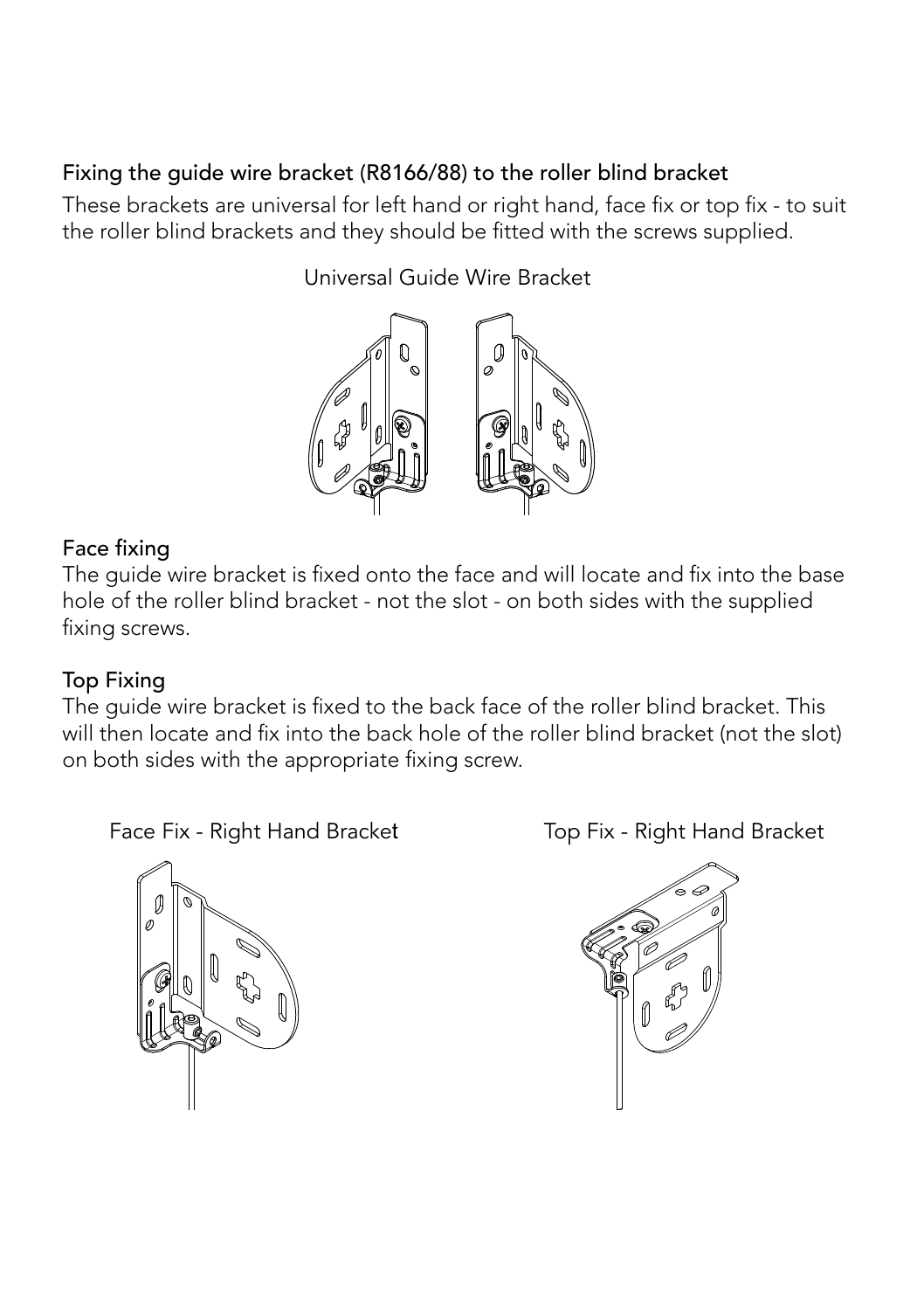Push fit a cover cap over the screw hole opening.

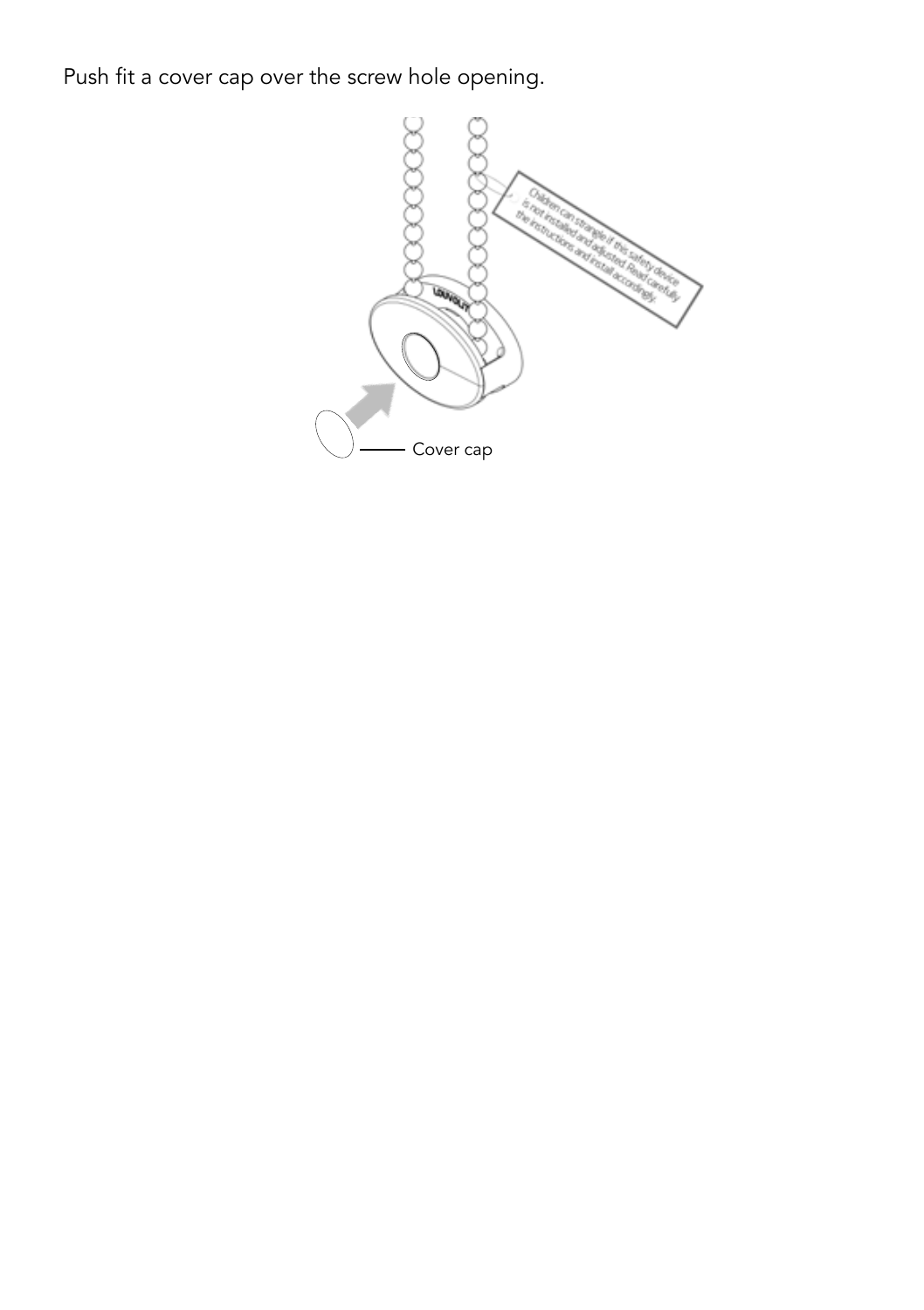#### Fitting a face fix cord tidy.

Position the face fix cord tidy to the wall at the furthest distance below the headrail adding appropriate tension to the chain and mark its location.



Mark the remaining hole position before drilling and plugging both location holes if necessary.

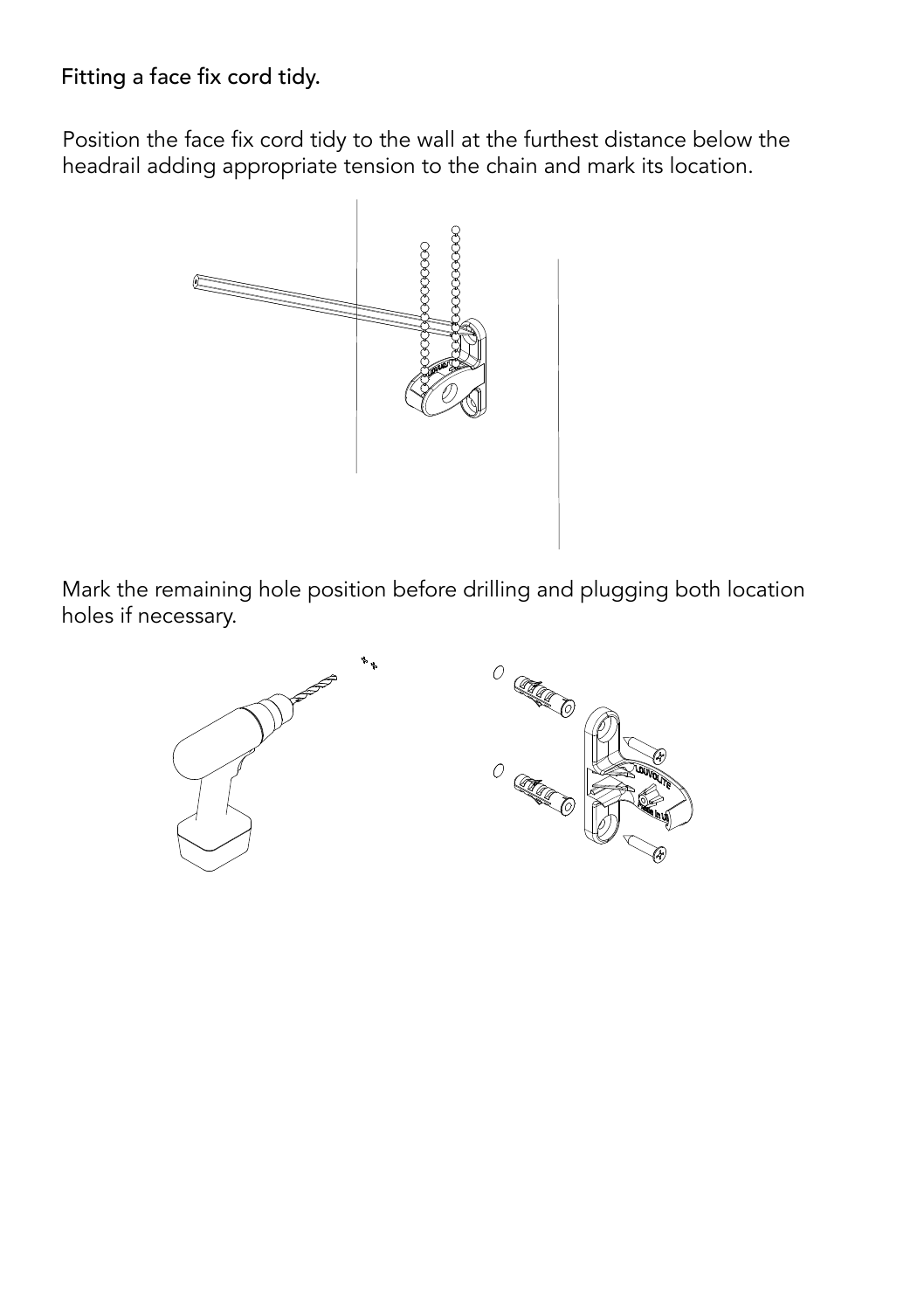Attach the cord cover plate with the screw provided.



Push fit a cover cap over the screw hole opening.

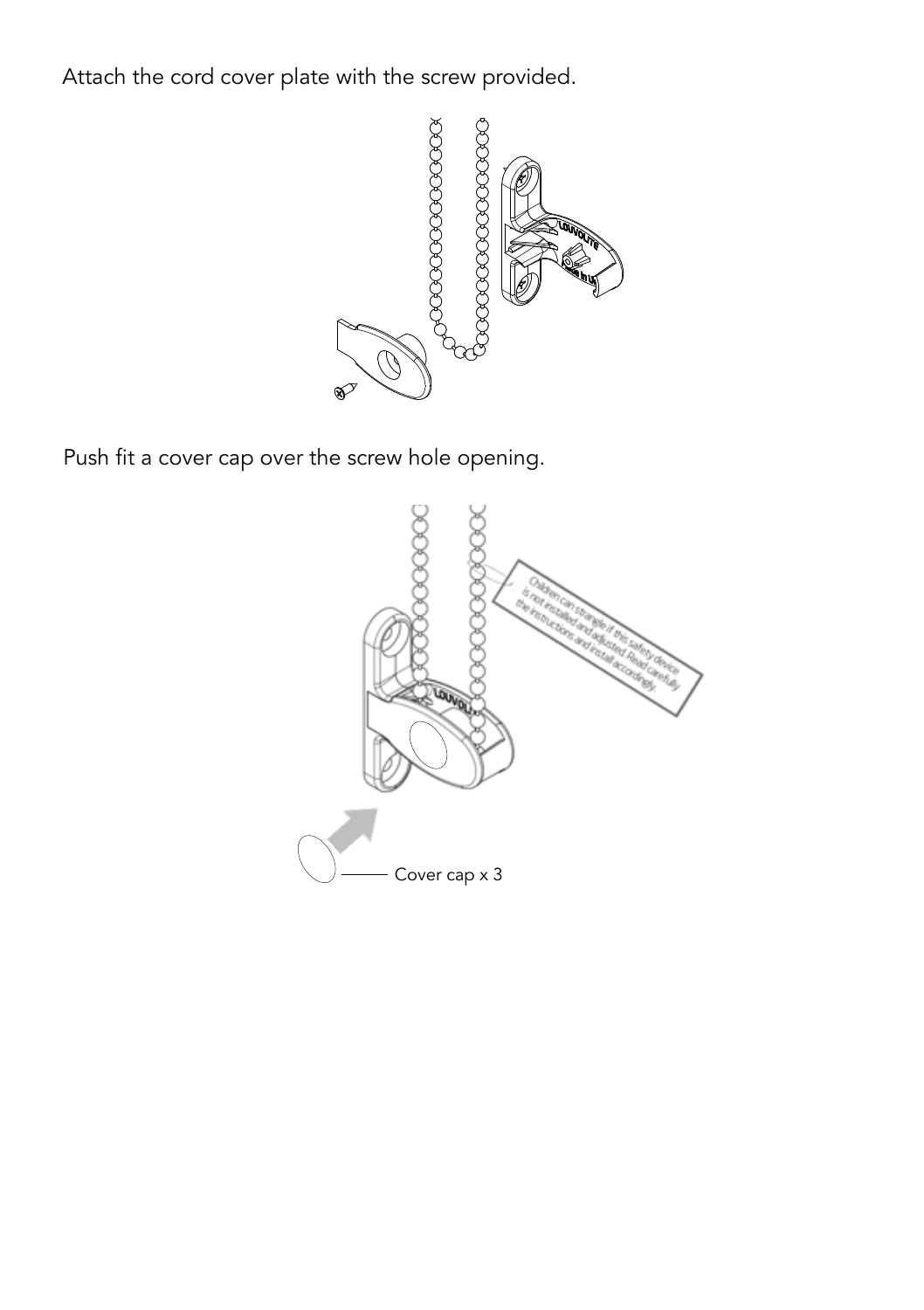#### Operating the blind.

For a conventional roller blind, in order to lower the blind, pull the rearmost length of chain downwards with a smooth and steady pressure. To roll the blind up do the same on the front length of chain.

For a reverse roll blind the opposite is true, to lower use the front chain and to raise, use the rear chain.

#### NOTE TO INSTALLER:

Please ensure a general child safety warning tag is fitted on the product.